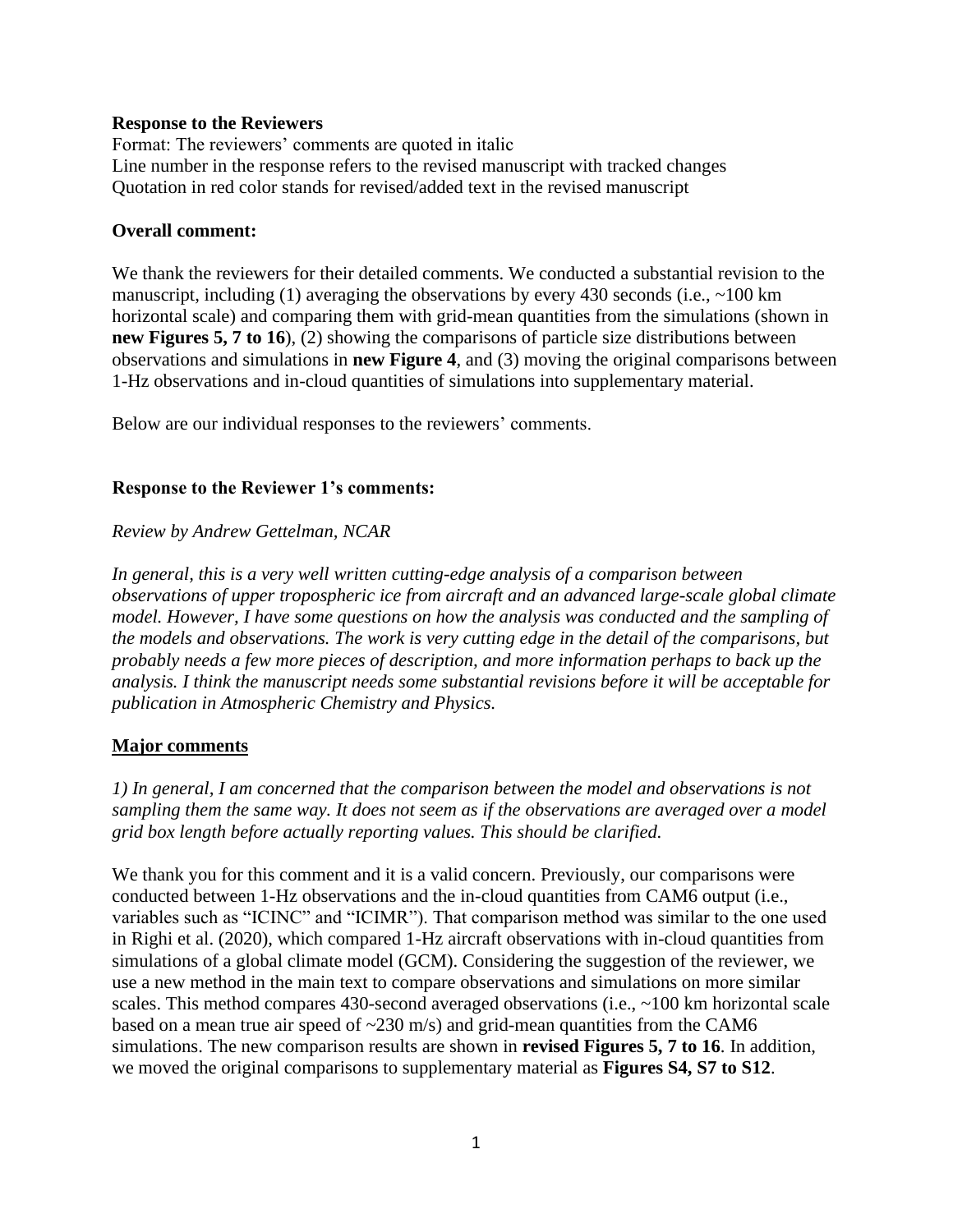We described the new method in sections 2.2 (line  $186 - 194$ ): "In order to examine observations and simulations on more comparable scales, a running average of 430 seconds was calculated for meteorological parameters (i.e., temperature and RHi) and microphysical properties (i.e., IWC, Ni and Di), which translates to ~100 km horizontal scales since the mean true air speed for all campaigns was 230 m/s (supplementary Figure S2). Grid-mean quantities from model output are used in comparisons with observations, including "IWC", "NUMICE", "QSNOW" and "NSNOW", which are mass and number concentrations of ice particles and snow, respectively. Another type of comparison between 1-Hz observations and in-cloud quantities from model output is shown in the supplementary material. Both methods have been previously used in model evaluation, such as D'Alessandro et al. (2019) which compared 200-s averaged aircraft observations with simulated grid-mean quantities, and Righi et al. (2020) which compared 1-Hz aircraft observations with simulated in-cloud quantities."

(line 209 – 211) "In-cloud conditions in simulations are defined by concurring conditions of IWC >  $10^{-7}$  g m<sup>-3</sup> and Ni >  $10^{-4}$  L<sup>-1</sup> based on size-restricted grid-mean quantities. These thresholds are the lower limits from observations after calculating the 430-s averages."

*2) But fundamentally, when this is done, you get a distribution of individual observations which make up a size distribution. In CAM6, it reports a single mass and number for clouds in a grid box. But this represents a size distribution itself. These size distributions can be compared: it may be that the mass and number is distributed differently than the observations. Gettelman et al 2020, in Press, JGR illustrates this method. You can plot the size distributions from the model by reconstructing the distributions from the model equations.*

This is a very helpful comment. We applied the method suggested by the reviewer and reconstructed size distributions for both ice and snow before and after applying the size restriction that excludes ice and snow particles with diameters less than 62.5 µm. We added a **new Figure 4** (below) and more discussions to section 2.2 (line 215 – 220): "To visualize the impact of the size truncation on simulated data, we employed methods similar to Gettelman et al. (2020) and reconstructed the simulated particle size distributions for snow and ice in Figure 4, using gamma functions from Morrison and Gettelman (2008). Note that prior to restricting the diameters of ice and snow particles to  $\geq 62.5 \,\mu$ m, the number density for combined ice and snow is overestimated for smaller particles ( $<$  1000 µm) and underestimated for larger particles ( $\ge$ 1000 µm). After applying size restriction, the simulated size distribution for combined ice and snow (dashed purple line) becomes more similar to observations due to the reduction of number density of small particles.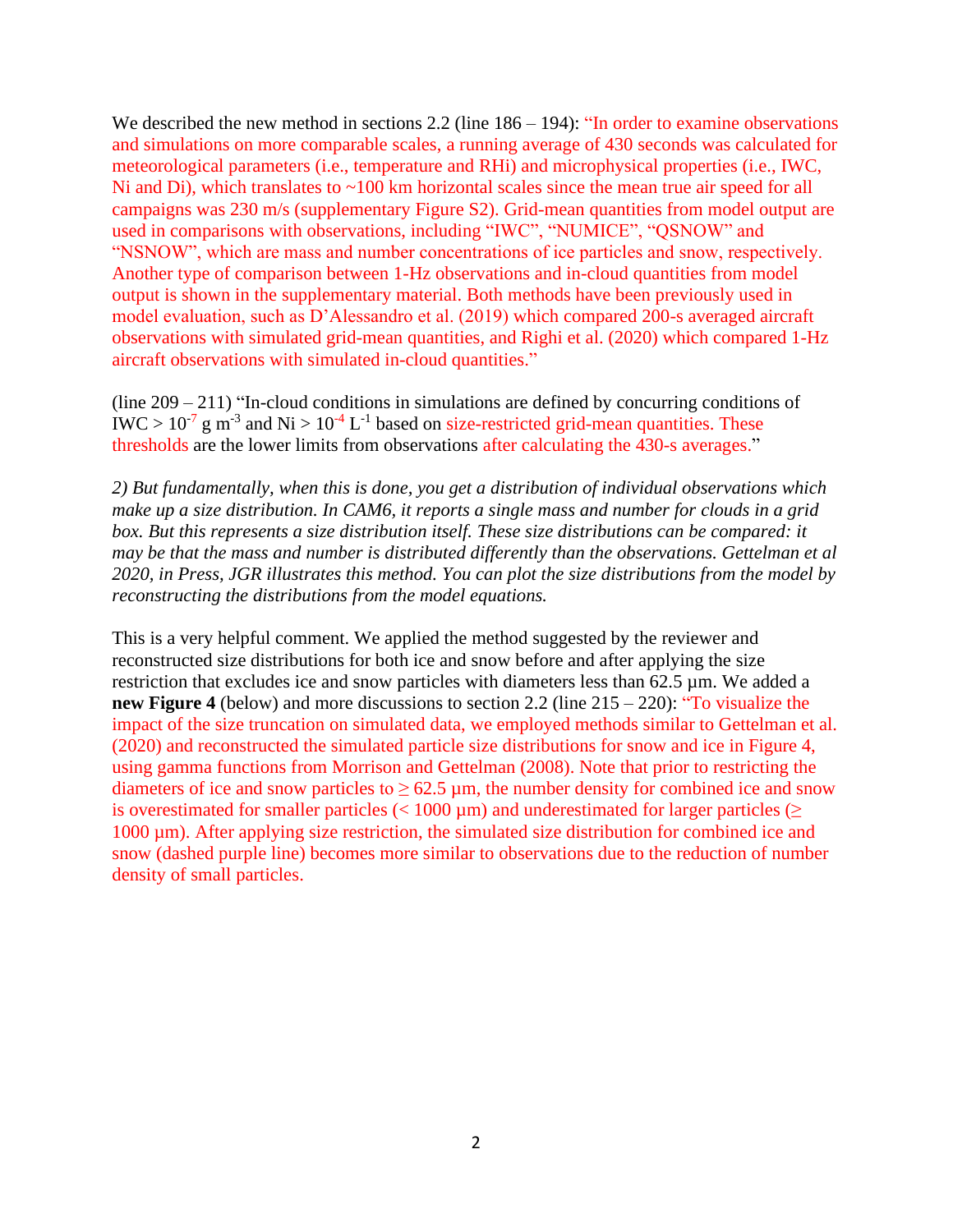

**Figure 4.** Observed size distribution (black line) and reconstructed size distributions from simulated ice (blue) and snow (cyan). Both full size range (solid lines) and truncated size range of diameters  $\geq 62.5$  µm (dashed lines) are shown for simulated hydrometeors. Size distributions for combined ice and snow in the simulations (purple) are also shown before and after the size restriction.

References added:

- Morrison, H. and Gettelman, A.: A new two-moment bulk stratiform cloud microphysics scheme in the community atmosphere model, version 3 (CAM3). Part I: Description and numerical tests, *J. Clim.*, 21(15), 3642–3659, doi:10.1175/2008JCLI2105.1, 2008.
- Gettelman, A., Bardeen, C. G., McCluskey, C. S., Järvinen, E., Stith, J., Bretherton, C., et al. (2020). Simulating Observations of Southern Ocean Clouds and Implications for Climate. *Journal of Geophysical Research: Atmospheres*, 125, e2020JD032619. https://doi.org/10.1029/2020JD032619

*3) This leads to my next point. The lack of observations below 62 microns diameter means there may be a significant amount of missing ice in the observations. Have you used the distribution functions to truncate the model size, number and mass to reflect this? If not, it's going to make the comparison even worse. If so, there may be an issue just with the size distributions themselves (see earlier point).*

We appreciate you pointing out this issue. To answer your question, the simulated values we used for model evaluation, i.e., IWC, Ni and Di, all reflect the size restriction to  $\geq 62.5$  µm. To clarify any confusion, we elaborate on our methods for model size constraint in section 2.2 (line 202 – 207): "Simulated ice and snow are restricted to  $\geq$  62.5 µm based on the size cut-off of the Fast-2DC probe by applying methods from Eidhammer et al. (2014). Based on their equations 1 to 5, we followed their assumption that the shape parameter  $\mu$  equals 0 when calculating the slope parameter λ. Mass and number concentrations of ice and snow are further calculated based on integrals of incomplete gamma functions from 62.5 µm to infinity. The simulated values of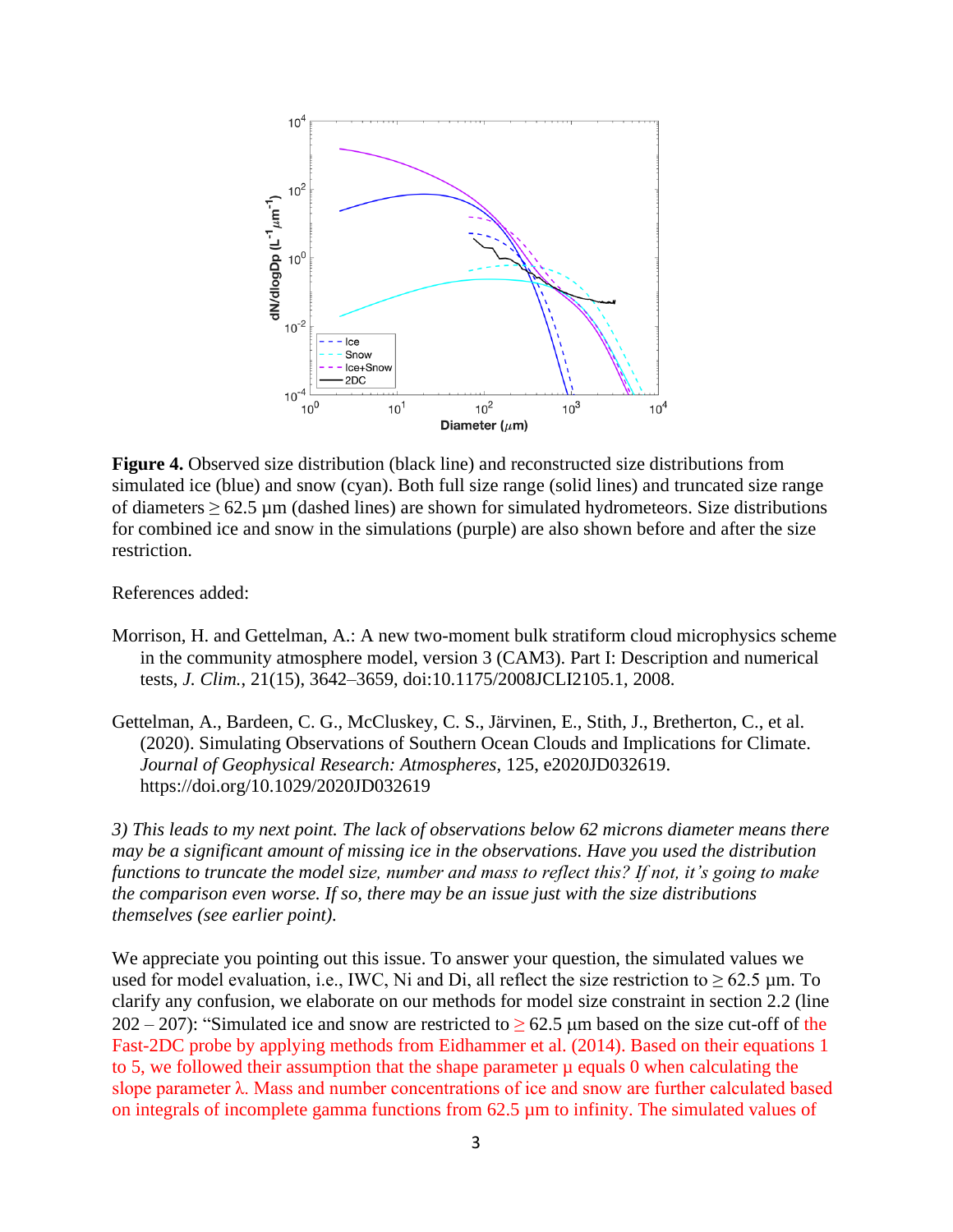IWC, Ni and Di are calculated based on the combined ice and snow population after applying the size restriction."

*4) I find it hard to imagine that a climate model can produce 30x less ice than observed and still produce reasonable radiative fluxes, particularly for the Outgoing Longwave Radiation. Maybe I am wrong. It's even worse if the model has small ice that is not seen in the observations, but it's explainable if you have removed all the small crystals already. But since you are actually deriving IWC from a distribution of particles, it seems possible that the assumptions you are making may be very wrong (i.e. the number/size v. IWC relationship). What is the uncertainty here? See specific comment below.*

We appreciate you pointing out this potential issue. After using the new method of comparing 430-s averaged observations and grid-mean quantities from model output, the differences between simulations and observations become smaller compared with the original method, as shown in revised **Figure 5**. We described these comparisons in section 3.1 (line 238 – 251): "The simulations are further compared with averaged observations at a similar horizontal scale of ~100 km. After applying 430-s running averages for observations, the average IWC and Ni values decrease by 0.5 – 1.5 orders of magnitude compared with 1-Hz observations depending on temperature and geographical region. Hemispheric differences are mostly consistent between 1-s and 430-s averaged observations except for polar regions. … The simulated IWC, Ni and Di also show smaller differences between hemispheres and latitudes. The CAM6-nudg data underestimate and overestimate IWC in the NH and SH by  $0.5 - 1$  orders of magnitude, respectively, with the largest discrepancies in the midlatitudes. The simulations overestimate Ni in the tropics and polar regions in both hemispheres by  $0.5 - 1$  orders of magnitude, and overestimate Ni in the southern hemispheric midlatitude by  $1 - 2$  orders of magnitude. The simulated Di is about half of the observed values in most regions except polar regions."

(line 258 – 260) "A sensitivity test is conducted by comparing 1-Hz observations with in-cloud quantities from model output (supplementary Figure S4). Larger differences are seen between simulated and observed IWC and Ni in Figure S4 compared with Figure 5. The directions (i.e., positive or negative) of model biases of IWC, Ni and Di are generally consistent in both comparisons."

*5. Also, there is very little commentary on whether the nudged or free running reproduces observations better. At least not in the conclusions. I think there were some vague comments about the simulations being 'similar'. Is there no appreciable difference?*

Thank you for pointing this out. We added discussions of the two types of simulations in the revised manuscript (line 369 – 379): "Comparing the performance of two types of simulations, both CAM6-nudg and CAM-free show bimodal distributions for IWC – RHi and Ni – RHi correlations, and they both show positive correlations for IWC –  $\sigma_w$  and Ni –  $\sigma_w$ . This result indicates that the general trends in these correlations are statistically robust and less affected by sampling sizes and geographical locations. For correlations with RHi, the maximum IWC value in CAM6-nudg and CAM-free is lower than the 430-s averaged observations by a factor of 25 and 100, respectively. The maximum Ni value in CAM6-nudg is similar to the 430-s averaged observations, while that value in CAM-free is lower by a factor of 3. For correlations with  $\sigma_w$ ,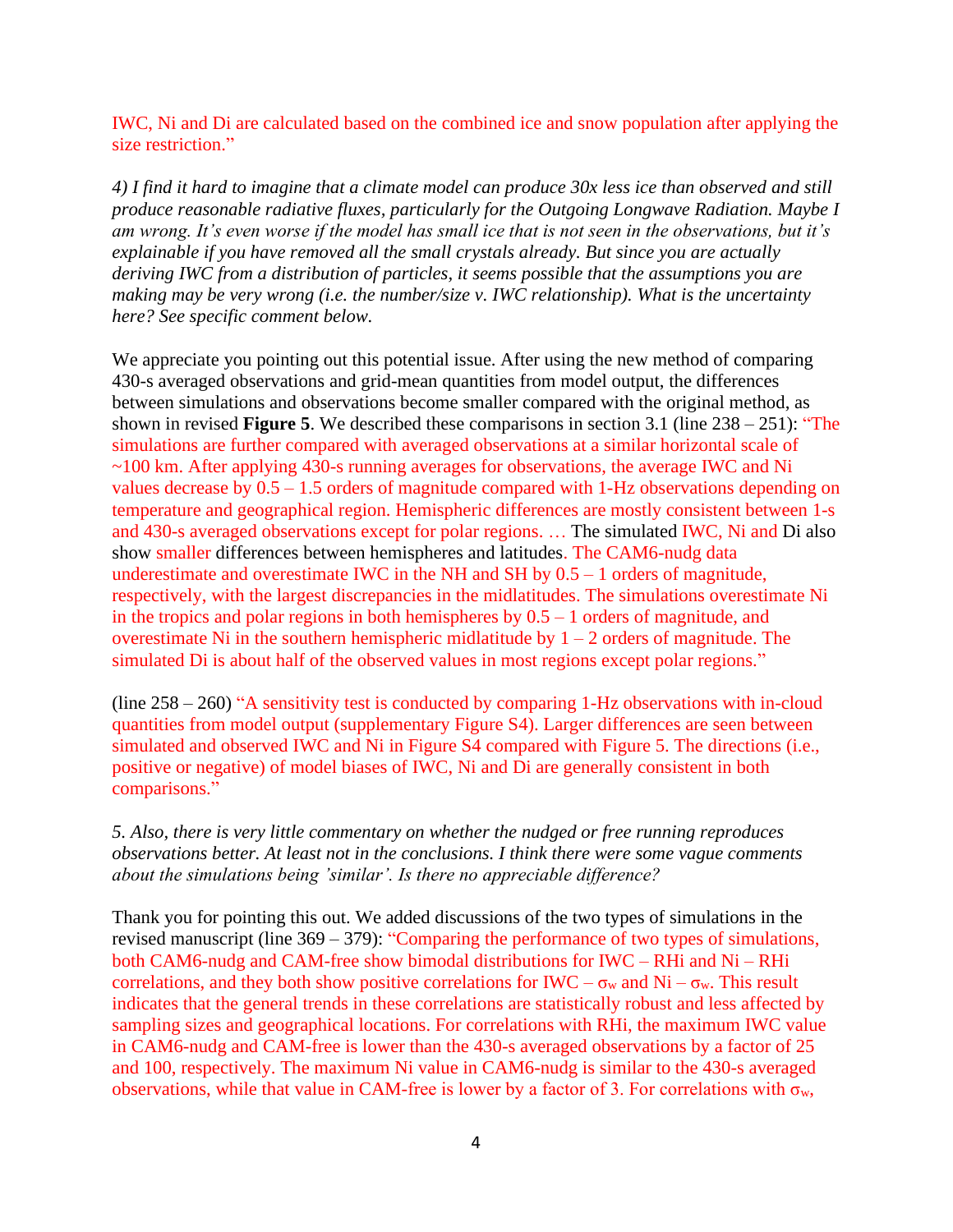there are no significant differences for the maximum IWC between the two simulation types. The maximum Ni value in CAM6-nudg and CAM-free is higher than the 430-s averaged observations by a factor of 3 and 10, respectively. These results show that CAM6-nudg data, which are collocated with flight tracks, produce IWC and Ni values closer to the 430-s averaged observations than CAM-free, possibly due to the variabilities of IWC and Ni in different geographical locations as shown in Figure 5."

We also addressed this topic in section 5 (line  $430 - 432$ ): "Both simulation types show similar correlation trends of ice microphysical properties with respect to RHi and  $\sigma_w$ . CAM6-nudg performs better for representing IWC and Ni magnitudes than CAM-free, possibly due to better collocation between CAM6-nudg and observations."

## **Minor (specific) comments**

*Page 2, L43: there are IWC observations and compilations that go back decades. Much of it by Heymsfield. Please cite some earlier work.*

We addressed this comment by rewording the sentence and adding additional references (line 45) – 47): "In situ observations of tropical, midlatitude, and polar cirrus clouds have shown that IWC can vary orders of magnitude depending on the geographical locations (Heymsfield, 1977; Heymsfield et al., 2005, 2017; Mcfarquhar and Heymsfield, 1997; Schiller et al., 2008)."

References added:

- Heymsfield, A. J.: Precipitation Development in Stratiform Ice Clouds: A Microphysical and Dynamical Study, J. Atmos. Sci., 367–381, 1977.
- Heymsfield, A. J., Winker, D. and van Zadelhoff, G. J.: Extinction-ice water content-effective radius algorithms for CALIPSO, Geophys. Res. Lett., 32(10), 1–4, doi:10.1029/2005GL022742, 2005.
- Mcfarquhar, G. M. and Heymsfield, A. J.: Parameterization of tropical cirrus ice crystal size distributions and implications for radiative transfer: Results from CEPEX, J. Atmos. Sci., 54(17), 2187–2200, doi:10.1175/1520-0469(1997)054<2187:POTCIC>2.0.CO;2, 1997

*Page 2, L51: Fu and collaborators and Mitchell and collaborators have done some work with CALIPSO that might be relevant here, particularly for occurrence and particle size. IWC from CALIPSO is harder.*

Thank you for this recommendation. We added several references (line  $56 - 62$ ): "Using satellite observations from the Cloud-Aerosol Lidar and Infrared Pathfinder Satellite Observation (CALIPSO), Mitchell et al. (2018) showed the dependence of ice particle effective diameter on temperature, latitude, season and topography. Thorsen et al. (2013) also used CALIPSO data to examine cloud fraction of tropical cirrus clouds and showed dependence on altitude and diurnal cycle. Tseng and Fu (2017) used CALIPSO and Constellation Observing System for Meteorology, Ionosphere, and Climate (COSMIC) data and found that the tropical cold point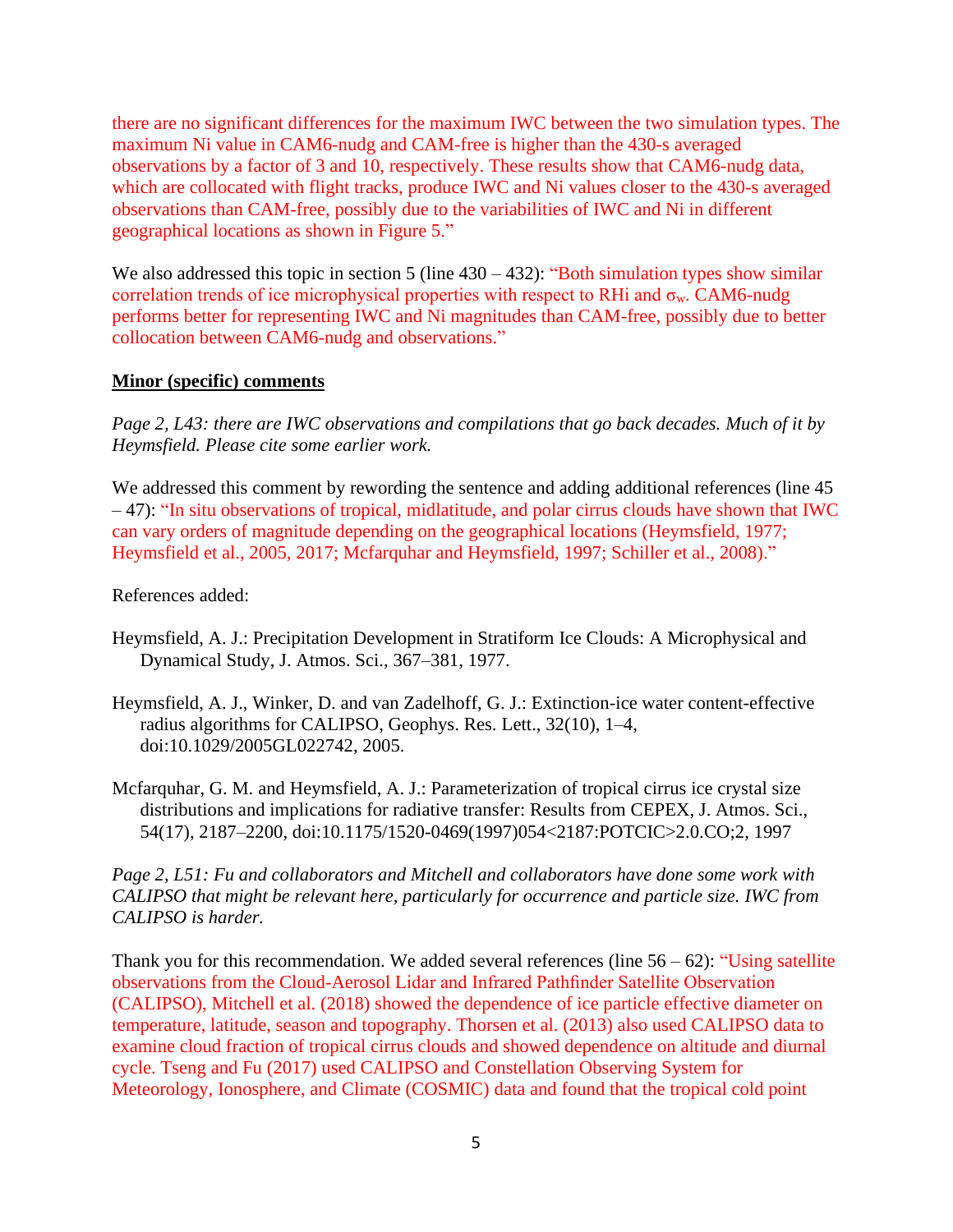tropopause temperature is a controlling factor of cirrus cloud fraction in the tropical tropopause layer."

# References added:

- Mitchell, D. L., Garnier, A., Pelon, J. and Erfani, E.: CALIPSO (IIR-CALIOP) retrievals of cirrus cloud ice-particle concentrations, Atmos. Chem. Phys., 18(23), 17325–17354, doi:10.5194/acp-18-17325-2018, 2018.
- Thorsen, T. J., Fu, Q., Comstock, J. M., Sivaraman, C., Vaughan, M. A., Winker, D. M., and Turner, D. D.: Macrophysical properties of tropical cirrus clouds from the CALIPSO satellite and from ground‐based micropulse and Raman lidars, J. Geophys. Res. Atmos., 118, 9209– 9220, doi:10.1002/jgrd.50691, 2013.
- Tseng, H.-H. and Fu, Q.: Temperature control of the variability of tropical tropopause layer cirrus clouds. Journal of Geophysical Research: Atmospheres, 122, 11,062–11,075. https://doi.org/10.1002/2017JD027093, 2017.

*Page 4, L107: CAM6-nudg? Typo? Seems like you are using this throughout, but I don't see it defined.*

We added clarification (line  $119 - 121$ ): "Maps comparing the flight tracks of in situ observations and the collocated CAM6 nudged simulations (hereafter named "CAM6-nudg" data) are shown in Figure 1."

*Page 4, L110: Are you going to test the impact of this assumption? Does CAM6 have a similar or close relationship between IWC and number/size?*

For the purposes of this paper, we did not test the impact of this assumption. We added a sentence to make this clear (line  $441 - 442$ ): "The assumption of ice mass and dimension relationship from Brown and Francis (1995) may also lead to uncertainties due to various ice habits."

CAM6 does not use such relationship between IWC and size. Predicted IWC and Ni are based on a two-moment microphysics scheme (Gettelman and Morrison, 2015), thus size is predicted but not based on the same assumption as the observations.

*Page 4, L113: since CAM6 has 2 moments and a distribution, wouldn't it be wise to show the size distribution from observations (not just the mean diameter) and from CAM to see if there are biases in the shape or in parts of the size distribution?*

Thank you for this comment. As mentioned above, we added **Figure 4** that addresses this concern by comparing the observed size distribution with the reconstructed model size distribution both before and after applying the size constraint.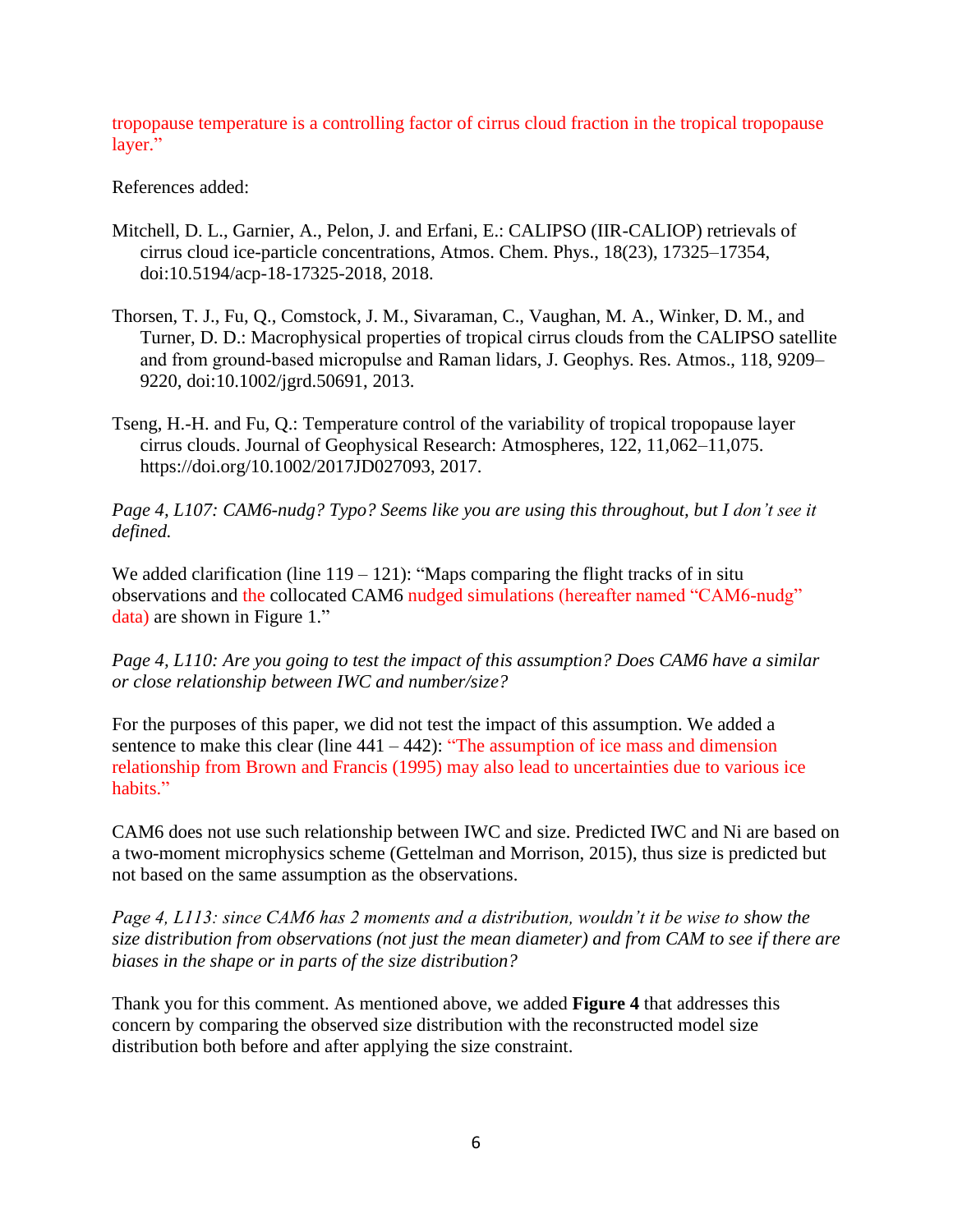*Page 4, L119: 1hz is only maybe 200m horizontal. How can that be compared with a global model at 100km resolution?*

As mentioned above, we now use a new method that compares 430-s averaged observations with grid-mean quantities from simulations.

*Page 4, L121: does CAM6 also use Murphy and Koop? Could that be an issue (probably not).* 

This is a good question, and one we should have been more clear addressing. It was noted in the original Figure 7 caption that we used the equations from Murphy and Koop (2005) for calculation of RHi in both observations and simulations. We added a clarification in section 2.2 (line 196 – 197): "Simulated RHi is calculated from simulated specific humidity and temperature, and the calculation of saturation vapor pressure with respect ice is based on the equation from Murphy and Koop (2005)."

*Page 4, L123: whereas â˘AˇT> where*

Revised. (line 137 – 138) "Measurements are separated by cloud condition where in-cloud condition is defined by the presence of at least one ice crystal from the Fast 2-DC probe ( $Ni > 0$ )  $\mathrm{L}^{\text{-}1}$ )."

*Page 4, L128: you might note that some latitudes have some very different regimes.*

We addressed this by adding a sentence in section 2.1 (line  $142 - 143$ ): "The majority of observations in the SH midlatitude and tropical regions are located over the oceans, while the observations of NH midlatitude and polar regions are predominantly over land."

*Page 5, L138: I'm not sure I found where this size cutoff is noted. Is it wise to proceed with only half the size distribution? Seems like that would strongly affect how forceful you can make the conclusions. It also means the model needs to be sampled carefully.*

Thank you for pointing this out. The original manuscript did mention the size cutoff in a paragraph before that sentence. This description of size restriction is now in line 127 – 128: "In order to mitigate the shattering effect, particles with diameters  $< 62.5$  µm (i.e., first two bins) are excluded in the Fast-2DC measurements when calculating IWC, Ni and Di."

*Page 5, L140: So, I assume this is then a sampling bias to your observational data set?*

Yes, we added a sentence to address this (line  $153 - 155$ ): "The higher Di in this study also leads to lower range of Ni  $(0.01 - 1000 \text{ L}^{-1})$  and higher range of IWC  $(10^{-5} - 10 \text{ g m}^{-3})$  compared with that previous study (i.e., Ni from  $0.1 - 10^5$  L<sup>-1</sup> and IWC from  $10^{-7} - 1$  g m<sup>-3</sup>), representing the sampling bias towards larger particles in this study."

*Page 5, L150: it would be also worth noting the most ice relevant adjustments in CAM6: the use of Hoose et al mixed phase ice nucleation, and Shi et al. modifications for pre-existing ice.*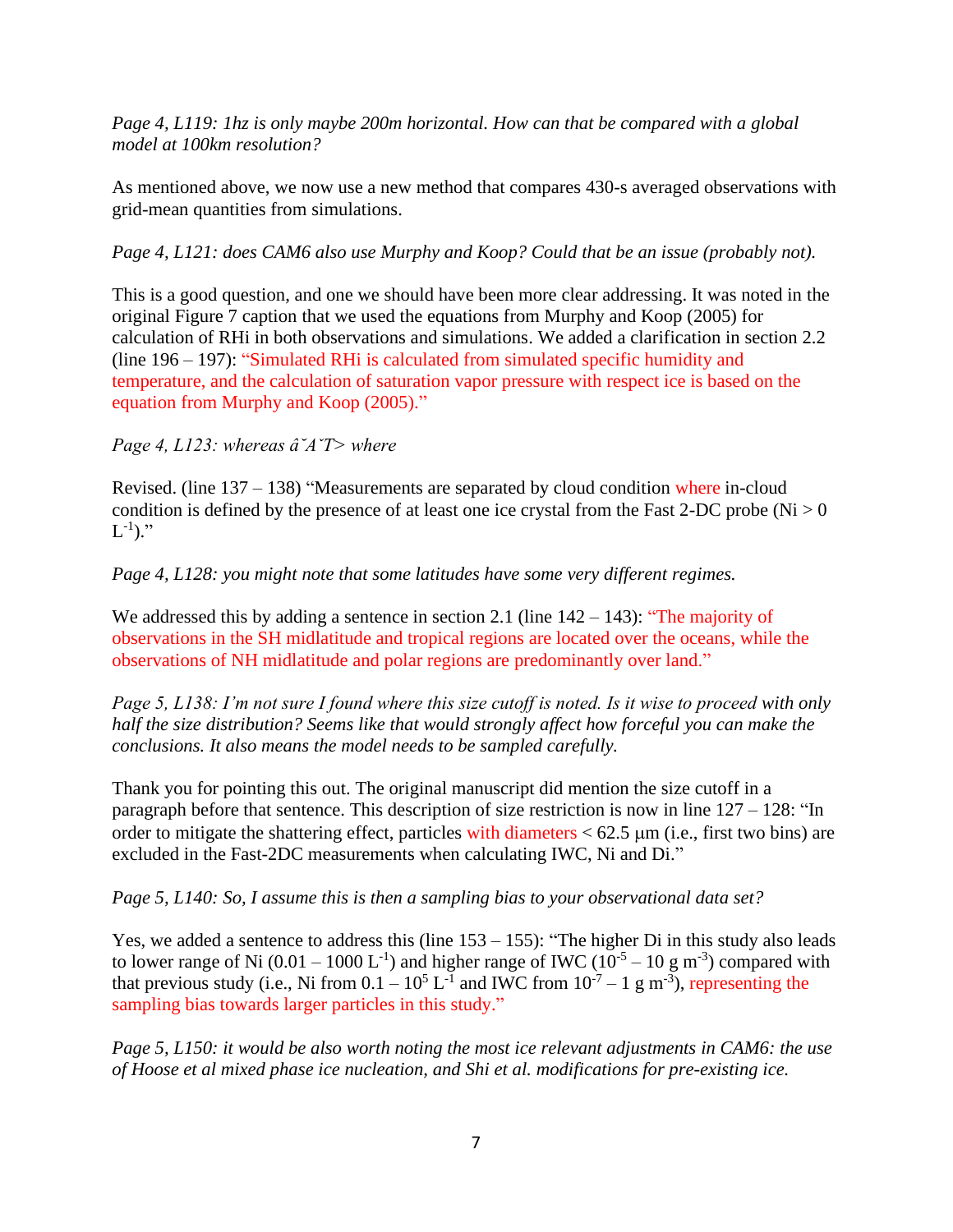To address this comment, we added a sentence in section  $2.2$  (line  $168 - 171$ ): "The model uses Wang et al. (2014b) for ice nucleation, which implemented and improved Hoose et al. (2010) by considering the probability density function (PDF) of contact angles for the classical nucleation theory. The model also uses Shi et al. (2015) for modifications of pre-existing ice."

References added:

- Hoose, C., Kristjánsson, J. E., Chen, J. P. and Hazra, A.: A classical-theory-based parameterization of heterogeneous ice nucleation by mineral dust, soot, and biological particles in a global climate model, J. Atmos. Sci., 67(8), 2483–2503, doi:10.1175/2010JAS3425.1, 2010.
- Wang, Y., Liu, X., Hoose, C., and Wang, B.: Different contact angle distributions for heterogeneous ice nucleation in the Community Atmospheric Model version 5, Atmos. Chem. Phys., 14, 10411–10430, https://doi.org/10.5194/acp-14-10411-2014, 2014b.

*Page 6, L169: this is a pretty substantial limitation and should be noted much earlier in the text and even have caveats in the abstract. Showing model size distributions, I think is critical here. Are you calculating simulated IWC without the small particles? Would that skew the results?*

We appreciate your comment, and we agree it is a limitation of this study. To address this, we added a comment on this limitation in our abstract (line  $14 - 15$ ): "Observed and simulated ice mass and number concentrations are constrained to  $\geq 62.5$  µm to reduce potential uncertainty from shattered ice in data collection."

As mentioned above, we added clarification of the size restriction to model output in section 2.2. A new Figure 4 is added to illustrate the particle size distributions before and after size restriction. We also added a comment on this caveat in section 4 (line 439 – 444): "It is possible that small ice crystals  $< 62.5 \mu m$  may have formed under high Na but are excluded due to the size constraint. … These caveats call for more investigation on small ice measurements, INP measurements at temperature  $\leq$  -40°C, and measurements of various ice habits."

*Page 6, L172: as noted above I think the method here is critical. Please describe it. I would feel more comfortable if you show he size distribution by deriving it from the mu and lambda of the gamma distributions, to understand the truncation issue.*

This comment has been addressed above by revising section 2.2 and adding the new Figure 4.

*Page 6, L177: I suggest that this is a major limitation of correlating Na500 with INP at the temperatures you are working with: INP activation is a strong function of temperature.*

This is a valid concern. We added a sentence to the discussion section to address this as a caveat (line 440 – 441): "Additionally, because INP activation is highly dependent upon temperature, we acknowledge the limitation of using Na<sub>500</sub> to indicate INP concentrations."

*Page 6, L187: do you want to comment why here? SH is oceanic, NH is continental.*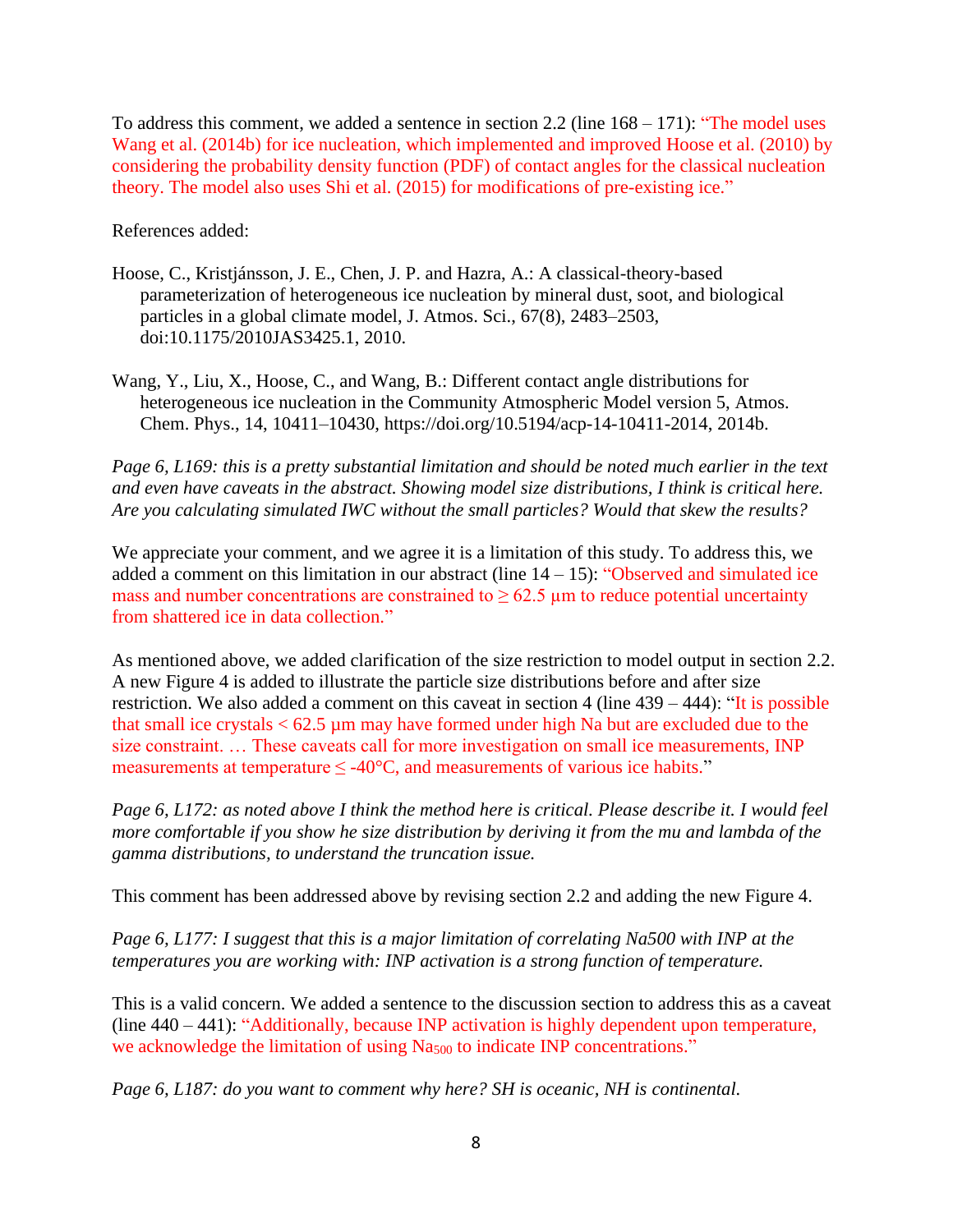This is a helpful comment. We addressed this by adding this sentence (line  $234 - 236$ ): "These hemispheric differences in midlatitudes may be due to airmass differences between NH (more continental) and SH (more oceanic) and/or more anthropogenic emissions in the NH."

*Page 6, L190: tropical regions with colder temps might have more small crystals. Would this affect the CAM v. OBS results? I'm concerned you have not filtered the cam results by truncating size distributions.*

As noted in previous comments, after averaging observations by every 430 seconds, simulated IWC in new **Figure 5** becomes more comparable to the observations compared with our original method that compares 1-Hz observations and simulated in-cloud quantities. In new Figure 5, the tropics actually show smaller differences between simulated and observed IWC compared with those in the midlatitudes, which suggests that size restriction is not the main reason for model biases in this comparison of IWC.

*Page 6, L194: I find the fact that you can get the OLR right with 10x less ice a little bit strange. Does ice mass not mater as all? Or does the di change compensate? Or the underestimation a product of the Observations really missing a lot of small ice? These don't seem to work the same way. So, I am concerned that you are comparing 1hz IWC v. 100km IWC and this is producing anomalous results.*

As we mentioned above, the model biases of IWC become smaller when comparing grid-mean simulated quantities with 430-s averaged observations. We revised the text for new Figure 5 (line 247 – 251): "The CAM6-nudg data underestimate and overestimate IWC in the NH and SH by  $0.5 - 1$  orders of magnitude, respectively, with the largest discrepancies in the midlatitudes. The simulations overestimate Ni in the tropics and polar regions in both hemispheres by  $0.5 - 1$ orders of magnitude, and overestimate Ni in the southern hemispheric midlatitude by  $1 - 2$  orders of magnitude. The simulated Di is about half of the observed values in most regions except polar regions."

The abstract is also revised (line  $16 - 18$ ): "Comparing with averaged observations at  $\sim 100$  km horizontal scale, simulations are found to underestimate (overestimate) IWC by a factor of 3–10 in the Northern (Southern) Hemisphere."

*Page 7, L208: the more interesting comparison to me with Righi ET al 2020 would be how they did their comparisons between model and observations, and what sensitivity and size range did their data have? Is it the same or different than here?*

Righi et al. (2020) did a comparison between 1-Hz observations and in-cloud quantities from model output. Their analysis is similar to our Figure 6 (RHi versus temperature plot), which showed the average values of RHi, Ni and Di in each temperature bin. One major difference between their study and ours is the size range of ice as they used  $3 - 1280 \,\mu$ m. We added clarification on their method in several places.

(line 192 – 194) "Both methods have been previously used in model evaluation, such as D'Alessandro et al. (2019) which compared 200-s averaged aircraft observations with simulated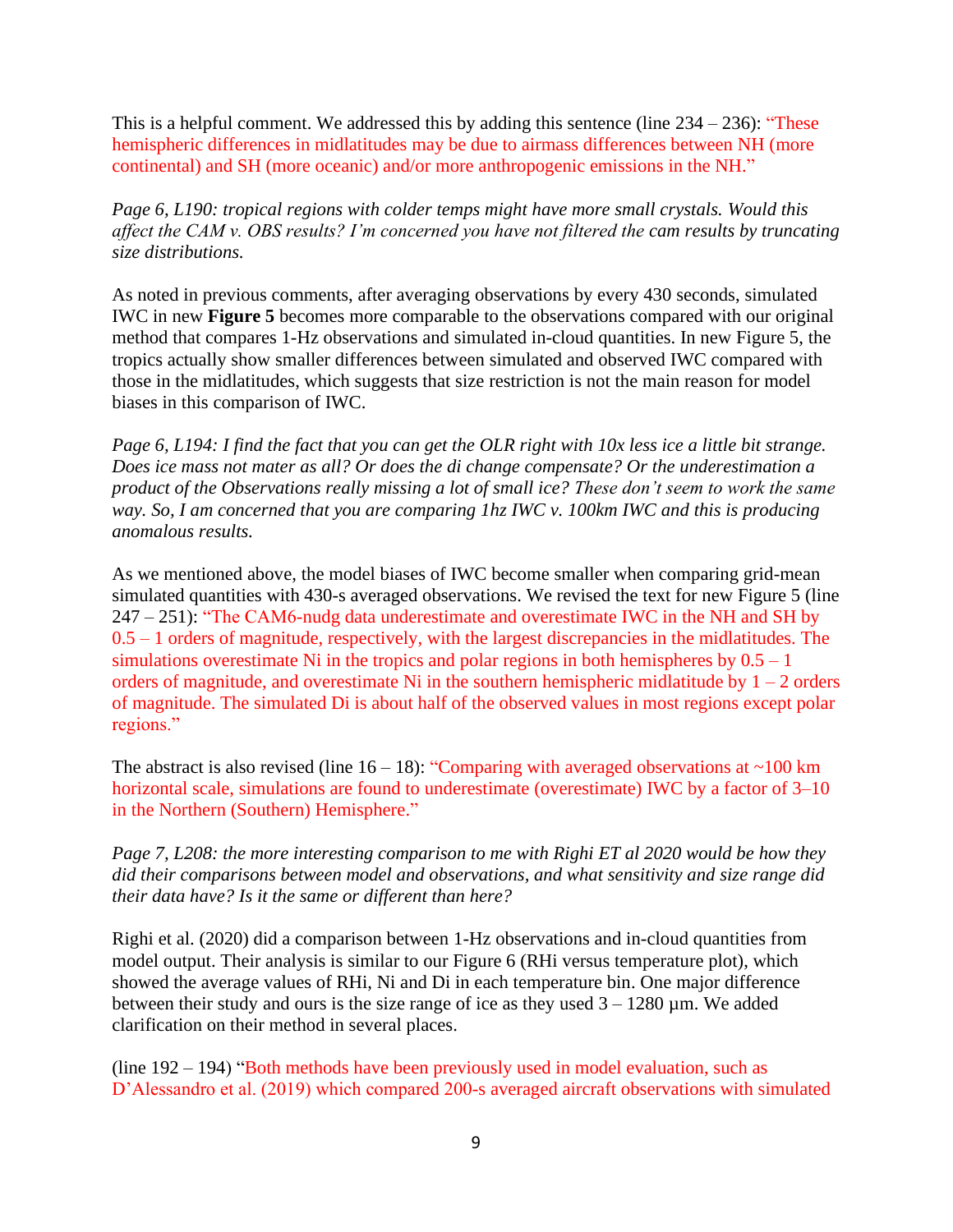grid-mean quantities, and Righi et al. (2020) which compared 1-Hz aircraft observations with simulated in-cloud quantities."

(lines  $261 - 266$ ) "A previous study by Righi et al. (2020) evaluated the ice microphysical properties in EMAC-MADE3 aerosol–climate model (i.e., ECHAM/MESSy Atmospheric Chemistry-Modal Aerosol Dynamics model for Europe adapted for global applications, 3rd generation) by comparing in-cloud quantities from model output with 1-Hz in situ observations of multiple aircraft field campaigns from 75ºN to 25ºS (Krämer et al., 2009, 2016, 2020). Although that study included more smaller ice particles  $(3 - 1280 \,\mu\text{m})$  compared with this study, they still showed low biases of simulated Di at 190 – 243 K, low biases of simulated IWC at 205  $-235$  K, as well as high biases of simulated Ni above 225 K, ..."

*Page 7, L215: is the RHI data averaged over similar ranges to the cam observations? It would seem this would be required for a reasonable comparison.*

Previously, the comparison was between RHi from 1-Hz observations and CAM6. In the revised manuscript, we averaged the observations by every 430 seconds, including cloud properties and meteorological conditions (such as temperature, RHi and vertical velocity). The **new Figure 7** shows 430-s averaged RHi observations. The clarification is added in section 2.2 (line 186 – 189): "In order to examine observations and simulations on more comparable scales, a running average of 430 seconds was calculated for meteorological parameters (i.e., temperature and RHi) and microphysical properties (i.e., IWC, Ni and Di), which translates to  $\sim$ 100 km horizontal scales since the mean true air speed below -40<sup>o</sup>C for all campaigns was 230 m/s (supplementary Figure S2)."

*Page 7, L225: it's half the scale of the CAM simulations. Also, note that CAM has a wsub minimimum value of a few cm/s, and in upper trop clear sky it's probably at that limit. One complication is that wsub comes from TKE as you note, which comes from the turbulence scheme. High wsub indicates convection and turbulence would be active, so the pathway for freezing may be very different, as active convection would create liquid that would either be homogenously frozen in the microphysics or frozen with specified size in the macro physics. It would not run through the activation code. I.e. high wsub might just indicate convective outflow. Can you check this?*

This is a great comment. We added a new supplementary **Figure S5** to show the locations where model output wsub exceeds 0.5 m/s, as well as where observed vertical velocity is greater than 1 m/s for in-cloud conditions. Based on this figure, the majority of in-cloud samples do not show very high wsub or vertical velocity. We pointed out that more future work is needed to track the origin of cirrus clouds formed in both model and observations to distinguish the impacts from convection. We added this discussion in section 3.2 (line 299 – 305): "We further examine the potential impact of convection in simulations and observations. Supplementary Figure S5 shows the locations where  $w > 1$  m/s is seen in the observations as well as where wsub  $> 0.5$  m/s is seen in the CAM6-nudg data for in-cloud conditions. Since wsub in CAM6 is based on the turbulent scheme, higher wsub values indicate that the convection scheme may be active and produce detrained ice in convective outflows. The majority of observed and simulated in-cloud samples do not appear to have high w or wsub, indicating that detrained ice from the convection is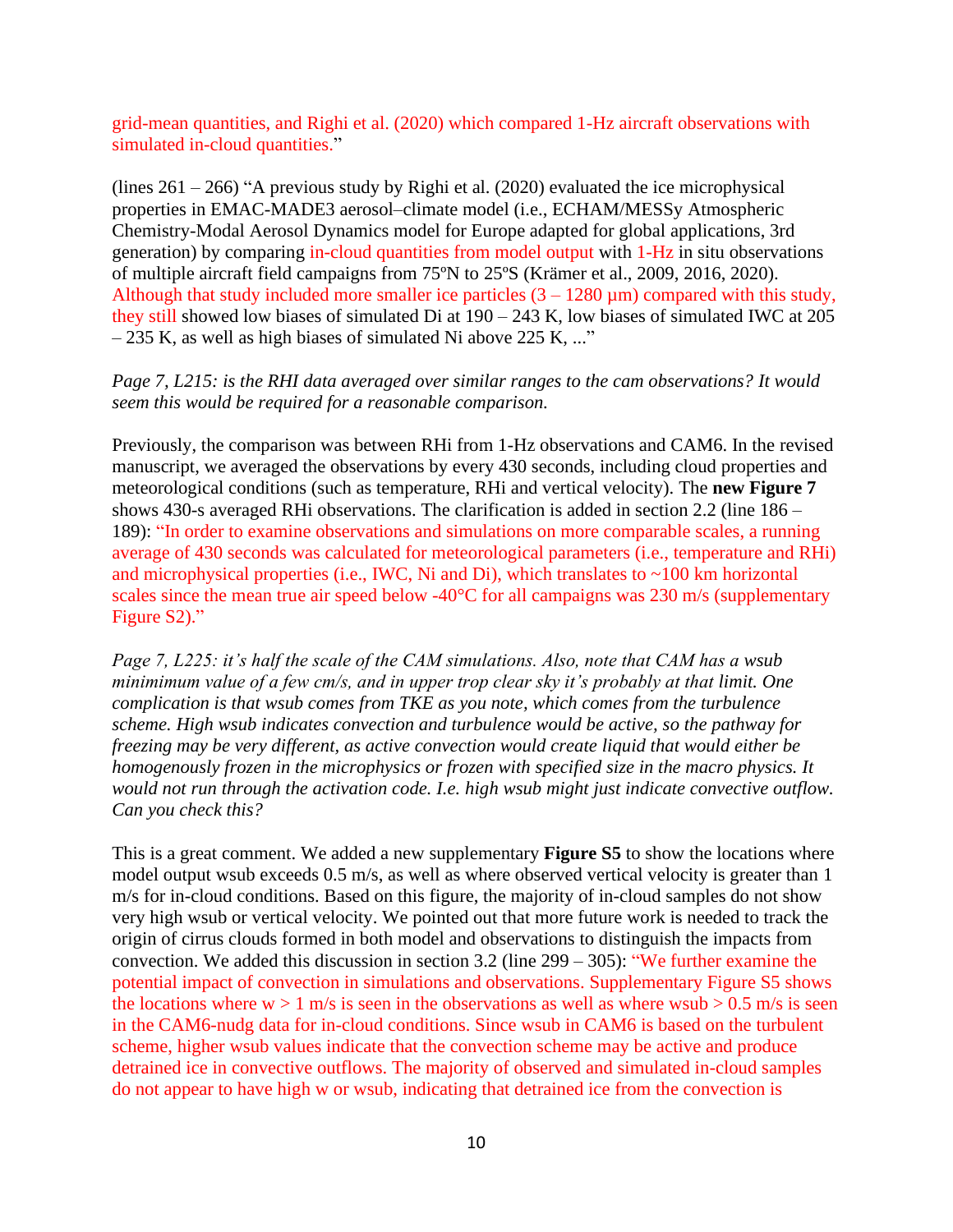unlikely a significant contribution. More future investigation is needed to track cirrus cloud origins and quantify impacts from convection."



**Figure S5.** (a) Locations of simulated in-cloud samples with wsub  $> 0.5$  m/s, color coded by  $\sigma_w$ . (b) Locations of observed in-cloud samples with vertical velocity  $> 1$  m/s, color coded by  $\sigma_w$ calculated for every 430 seconds.

*Page 8, L255: decrease*

Changed "decreases" to "decrease".

*Page 9, L262: is rhmini set to 80% in the simulations? How is ice formed? With a RH threshold? I am not sure CAM6 has such a closure. Please state the value. The Gettelman et al 2010 reference is for CAM5.*

This is a good question. For the ice cloud fraction parameterization, the  $RH_{min}$  parameter was set to 80% and RH<sub>max</sub> parameter was set to 100% in the CAM6 simulation, which are the same as CAM5. For cirrus clouds, heterogeneous nucleation can begin after reaching a minimum threshold 100%, which technically is 120% when accounting for a sub-grid variability scaling factor of 1.2 (Wang et al., 2014a). The homogeneous nucleation RHi threshold is around 150% –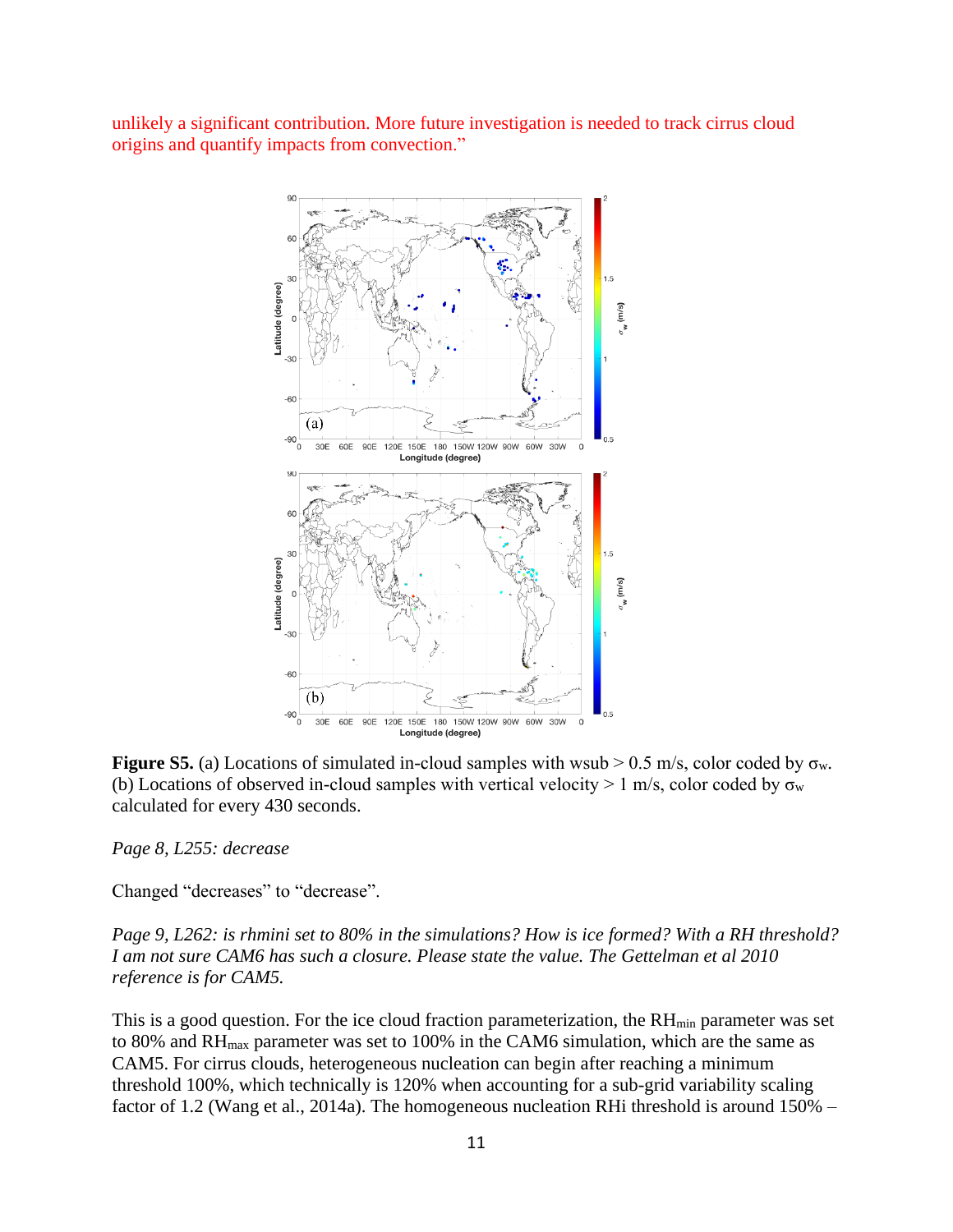160%. Beside the RHi thresholds, ice nucleation is also dependent upon additional constraints of temperature and vertical velocity (Liu et al., 2007; Liu and Penner, 2005).

We have revised our discussion of the effects of RHi on microphysical properties (line 341 – 346): "In contrast to observations, both CAM6-nudg and CAM6-free simulations show bimodal distributions of IWC and Ni with the primary peak at 100% RHi and the secondary peak at 80% RHi. The secondary peak at RHi 80% is likely produced by the RHi<sub>min</sub> parameter reflecting subgrid scale RHi variance as mentioned above (Gettelman et al., 2010), which was set at the default value (80% RHi) for both simulations. The primary peak at 100% RHi is likely a result of the minimum threshold for heterogeneous ice nucleation being set at 120% as well as a sub-grid variability scaling factor 1.2 being considered (Wang et al., 2014a)."

*Page 9, L266: have you shown where in parameter space (RHI, Temp, Di, Ni) the IWC is most biased in the observations? I think it would be great to summarize this in the text. Maybe this comes later?*

We added **supplementary Figure S1** and a discussion in section 2.1 (line 155– 158): "The relationships of IWC with respect to meteorological conditions (i.e., temperature and RHi) and other microphysical properties (i.e., Ni and Di) are shown in supplementary Figure S1. The distributions of IWC samples are relatively uniform at various temperature and RHi, while more IWC samples are correlated with Di between 100 and 300 µm."



**Figure S1.** Number of samples of log-scale IWC values in the observations related to various meteorological conditions (i.e., (a) temperature and (b) RHi) and microphysical properties (i.e., (c) log-scale Ni and (d) Di). Average IWC values and standard deviations are represented by black lines and whiskers, respectively. Note that all samples are for temperature  $\leq$  -40°C.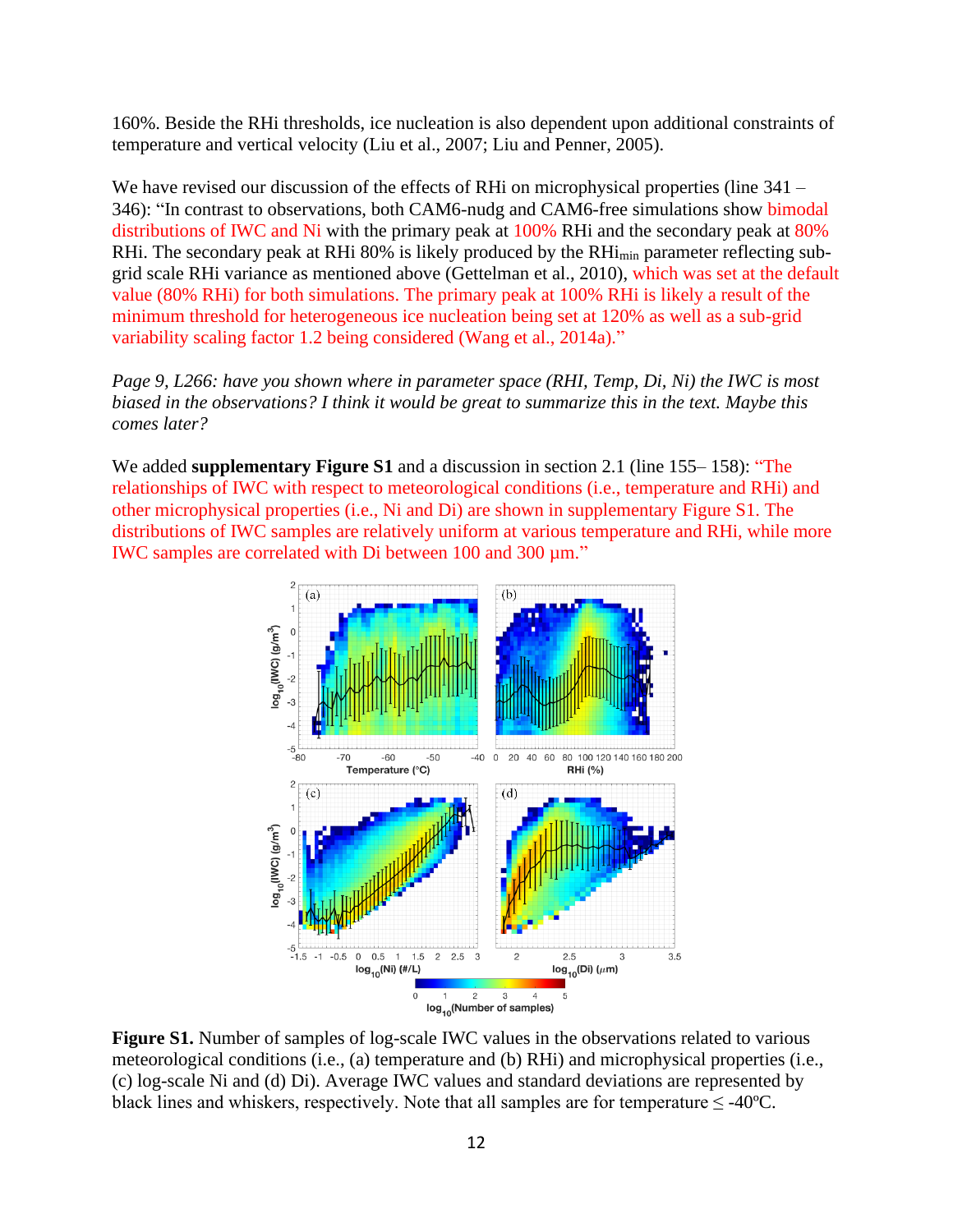*Page 9, L269: this gets back to sampling. And remember the model represents a distribution, which you should plot, I think. There is variability in a single value in the model. It's not one value.*

We added the particle size distribution in new Figure 4.

*Page 9, L278: see above. The ice formation mechanism in CAM might not be what you think in the presence of convection at cirrus temps.*

We agree and added supplementary Figure S5 as discussed above.

*Page 9, L281: I do not think using cloud fraction here is wise. Cloud fraction is a function of scale as well as the detection threshold: if the OBS don't see any Di < 65um, that will skew things itself relative to CAM. Maybe you should use something easier to make consistent between model and OBS. I'm not sure what that is, maybe Ni since it is an in cloud only quantity. Also, can you sample aerosols in cloud in the Obs? If not, then are you filtering that out of the model?*

We would like to clarify that the cloud fraction plotted in the original Figure 13 and the new Figures 15 and 16 is not the "Cloud Fraction" variable from the model output. The cloud fraction for simulation in these figures is calculated using the number of in-cloud conditions defined by the concurring IWC and Ni values greater than certain thresholds, and normalized by the total number of samples in each temperature – Na bin. Therefore, the definition of cloud fraction in our study actually follows the reviewer's suggestion of using Ni since it is an in-cloud only quantity. This is clarified in section 4.3 (line  $382 - 384$ ): "Cloud fraction is calculated in each temperature – Na bin by normalizing the number of in-cloud samples with the total number of samples in that bin for both observations and simulations." The in-cloud condition for simulation is defined here (line  $209 - 211$ ): "In-cloud conditions in simulations are defined by concurring conditions of IWC >  $10^{-7}$  g m<sup>-3</sup> and Ni >  $10^{-4}$  L<sup>-1</sup> based on size-restricted grid-mean quantities. These thresholds are the lower limits from observations after calculating the 430-s averages." And to answer your question of aerosol sampling in clouds, yes, the aerosol measurements are available for in-cloud conditions.

*Page 10, L300: it's not clear to me there was much shown with the CAM6 free running simulations. I assume you will summarize Any differences later in this section?*

See our previous responses regarding differences between CAM6-nudg and CAM6-free.

*Page 10, L304: since zonal locations in each latitude band are narrow, are you sure this is general and not just a land-sea contrast? Is it anthropogenic aerosols or just land v. ocean?*

We agree that both land-sea contrast and anthropogenic aerosols are possible reasons for the hemispheric differences. We acknowledge the possibility of both reasons in our revised text (line 410 – 412): "The hemispheric differences between NH and SH midlatitudes indicate a possible role of anthropogenic aerosols and/or land-sea contrast in controlling ice microphysical properties."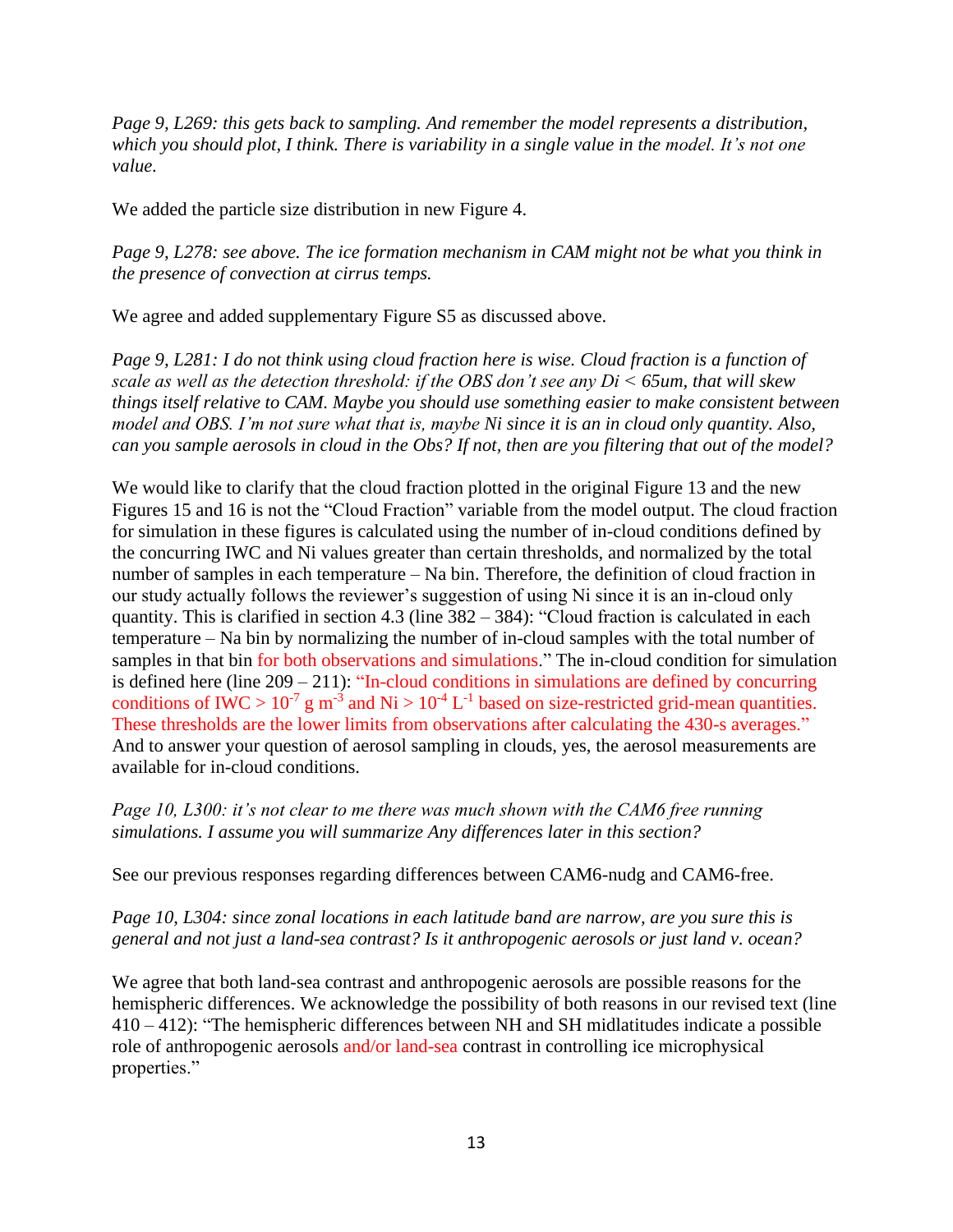*Page 11, L325: could the model just be producing smaller crystals that are not seen in the observations when Na100 is large?*

This is a good question. It is possible that small ice crystals may have formed at high  $Na_{500}$  and Na<sub>100</sub> and have been cut out due to size restriction. We added a clarifying sentence to address this (line  $439 - 440$ ): "It is possible that small ice crystals  $< 62.5 \mu$ m may have formed under high Na but are excluded due to the size constraint."

*Page 11, L330: this statement is a bit to grandiose: it's not really comprehensive and there are a limited set of factors.*

We deleted the word "comprehensive" in that sentence.

*Page 11, L331: some more summary of what the results actually said here is warranted. What did you discover about geographical locations? Also, I'm not sure zonal averages are that helpful if the mix regimes, as noted earlier.*

We addressed this comment by adding more summary on regional variations in section 5 (line 450 – 454): "For both observations and simulations, higher ice supersaturations and stronger vertical motions are shown in tropical and midlatitude regions, which possibly lead to increased homogeneous nucleation and convection-generated cirrus, consistent with higher IWC and Ni and lower Di in these regions compared with polar regions. In addition, underestimating aerosol indirect effects in the simulations likely contributes to the underestimation of IWC in the NH."

*Page 11, L332: I'm still not sure the comparisons and elimination from the model of small ice are done correctly.*

See previous comments on model size truncation to remove ice particles smaller than 62.5  $\mu$ m.

*Page 25, L592: I would recommend collapsing this to put the observations (maybe as a shaded region) on the same plot as the simulations. It makes comparisons easier and results in fewer figure panels.*

We thank you for this recommendation. The original Figure 4 has been moved to supplementary material. The new **Figure 5** now shows both model and observation in each sub-panel for convenience.

*Page 28, L610: Figures 6 and 7: maybe you could normalize these to get them on the same scale. What is going on in CAM with regular frequency peaks in temperature?*

We have adjusted the color scales for **Figures 6 – 10** so that they are the same. To answer your question on the regular frequency peaks in temperature in the simulations (**new Figure 8**), we attribute this discontinuity in temperature to larger distances between model vertical levels in the upper troposphere over the tropics. We added this clarification (line 287 – 288): "Note that the simulation samples in the tropical regions show peak frequencies at certain temperatures due to larger bin sizes of pressure levels in the lower latitudes."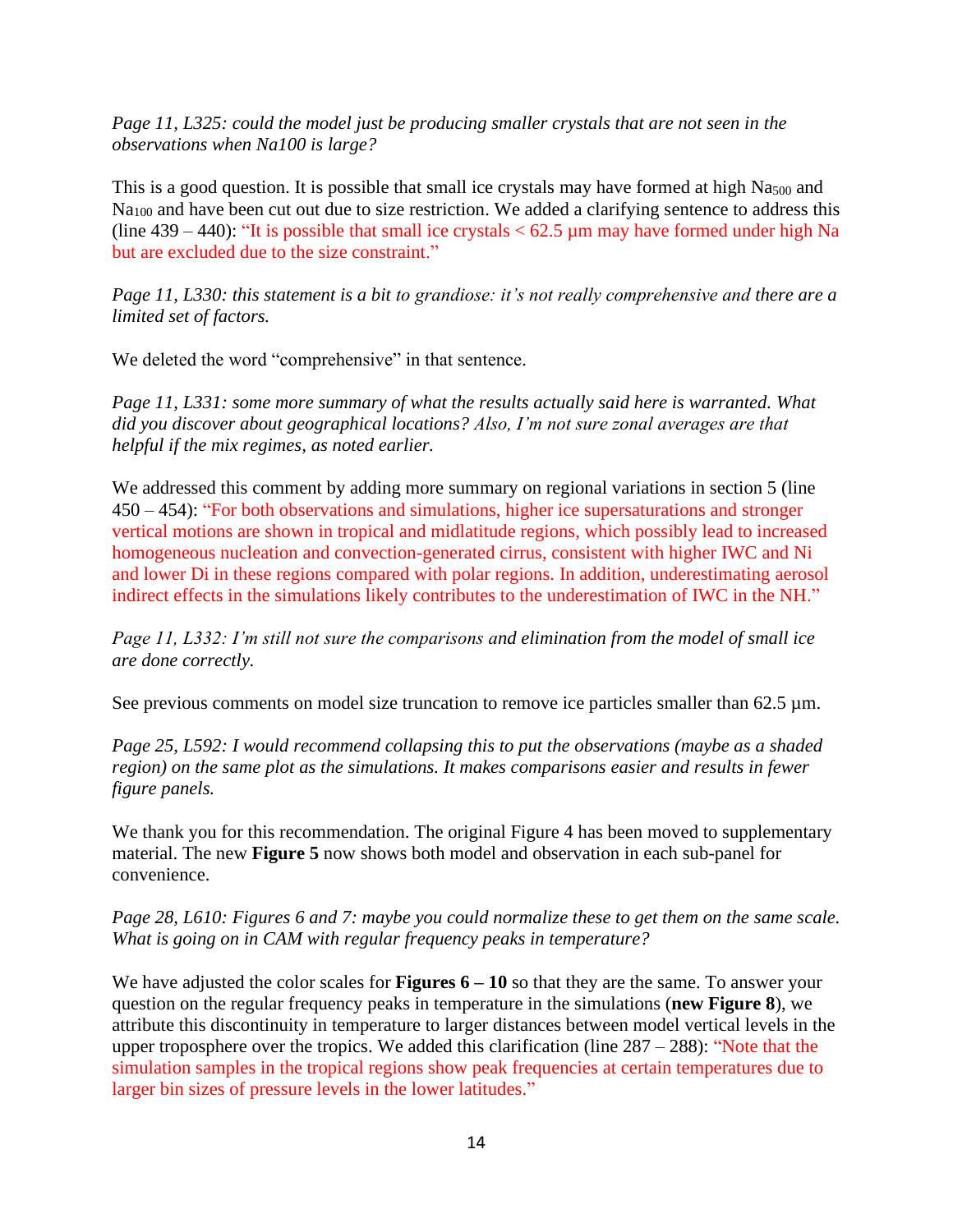## **Response to the Reviewer 2's comments:**

### Anonymous Referee #2

*This paper represents a nice study of microphysical observations versus climate modeling. The paper is well written and clear. I shear some of the same concerns as the other reviewer "Andrew Gettelman" but I think this paper could be published after all comments are addressed. Below are my main comments and concerns.*

*Line 65: Is the reason for increased crystal size with increased aerosols due to the competition between homogeneous and heterogeneous ice nucleation and that you actually have fewer ice crystal concentration in the polluted environment?*

Great question. Based on the Chylek et al. (2006) study, they speculate that in the polluted environment, more ice nuclei form ice particles via heterogeneous nucleation, therefore reducing the amount of excess water vapor over ice saturation and making homogeneous nucleation a more difficult pathway. We added this clarification (line 79 – 83): "Chylek et al. (2006) showed an increase in ice crystal size during the more polluted winter months compared with cleaner summer months over the eastern Indian Ocean, which the authors speculate to be due to heterogeneous nucleation occurring at lower ice supersaturation compared with homogeneous nucleation, therefore reducing the ambient ice supersaturation magnitude and making homogeneous nucleation a more difficult pathway."

## *Line 73: How does the increase in aerosol number concentration help increase the size of ice crystals?*

This is an excellent question, and one we also asked ourselves. In a closed system with limited water vapor supply, one would expect ice crystal number concentration (Ni) and mean diameter (Di) to be anti-correlated, similar to the conventional Twomey effect. In our analysis of the insitu observations, cirrus clouds may have experienced more complex ambient conditions. One possible scenario is that cirrus clouds from in-situ observations could have experienced a series of different magnitudes of ice supersaturation in their evolution history. This could have induced several ice nucleation events, forming new ice particles in addition to the preexisting ice particles. As a result, Ni would increase, and Di would also increase due to the growth of the previously formed ice particles. Previous observation-based studies on cirrus cloud evolutionary trend (Diao et al., 2013, 2014) support the increase of both Ni and Di during cirrus evolution. In the study of Diao et al. (2013), we found that as cirrus clouds evolve from nucleation phase to early growth and later growth phases, both Ni and Di increase.

References mentioned above:

Diao, M., Zondlo, M. A., Heymsfield, A. J., Beaton, S. P. and Rogers, D. C.: Evolution of ice crystal regions on the microscale based on in situ observations, Geophys. Res. Lett., 40(13), 3473–3478, doi:10.1002/grl.50665, 2013.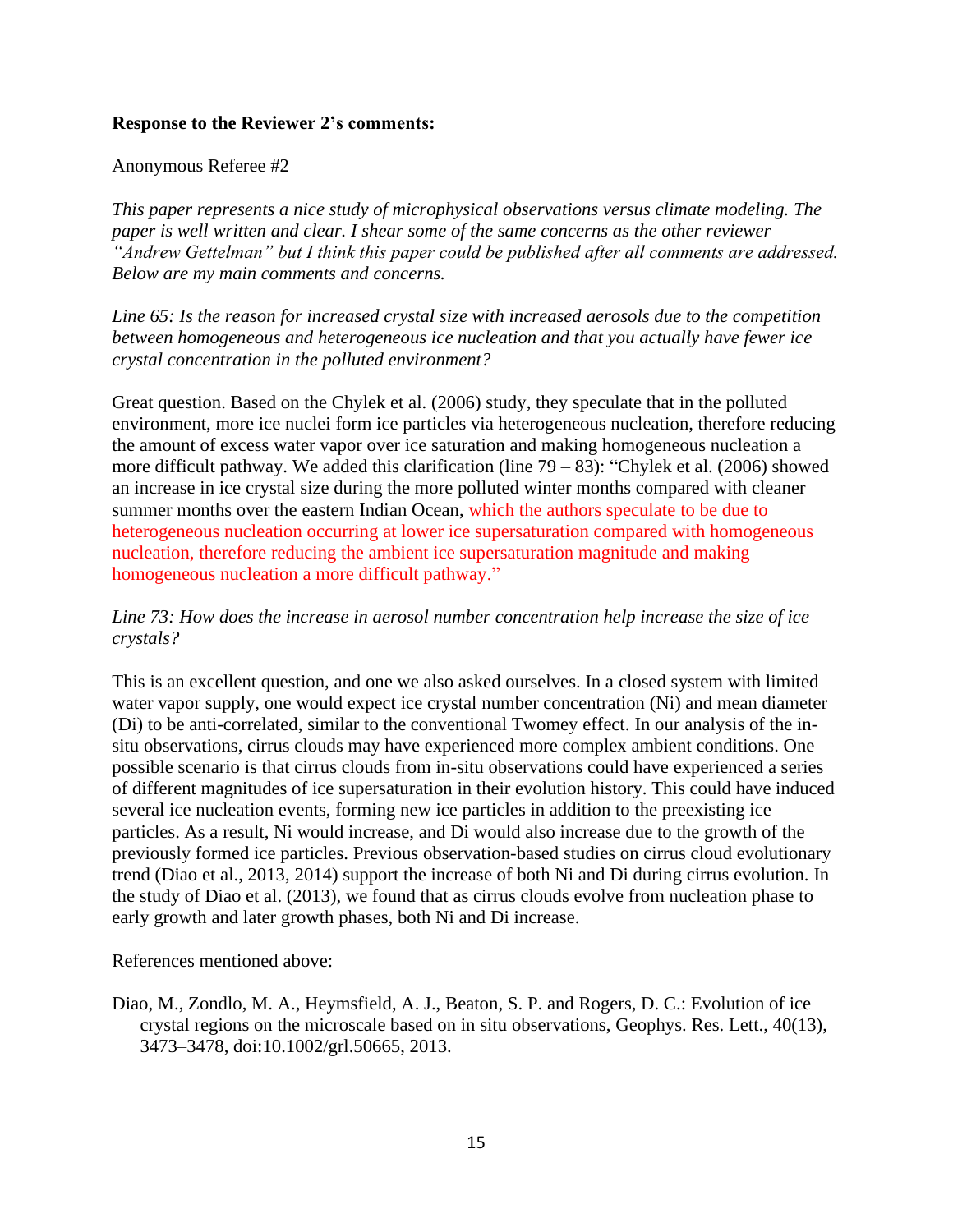Diao, M., Zondlo, M. A., Heymsfield, A. J. and Beaton, S. P.: Hemispheric comparison of cirrus cloud evolution using in situ measurements in HIAPER Pole-to-Pole Observations, Geophys. Res. Lett., 41(11), 1–8, doi:10.1002/2014GL059873, 2014.

*Line 86: I suggest to rephrase: ": : :.and found a decrease in Ni with increasing aerosol concentration due to the : : :: : :*"

We revised this sentence (line  $98 - 100$ ): "Shi et al. (2015) added the effects of pre-existing ice into the Community Atmosphere Model Version 5 (CAM5) and found a decrease in Ni with increasing aerosol concentration due to the reduction of homogeneous nucleation frequency."

*Line 131-133: Are there differences between ocean and land as well?*

This is a good question. Based on the map of flight campaigns (their Figure 1) from Krämer et al. (2020), our dataset has more sampling over the ocean compared with theirs, especially for sampling over the Pacific Ocean from the HIPPO Global campaign.

*Line 148: If you used the microphysical version including graupel and hail (MG3) you should cite Gettelman et al 2019, "The impact of rimed ice on Global and Regional Climate" in JAMES*

For the simulations in this paper, we used the MG2 microphysics scheme. As you noted, this does not include graupel and hail. Therefore we revised that sentence (line  $164 - 166$ ): "An improved bulk two-moment cloud microphysics scheme has been implemented (Gettelman and Morrison, 2015) that replaces diagnostic treatment of rain and snow with prognostic treatment of all hydrometeors (i.e., rain and snow)."

## *Line 154. Do the nudged runs also use prescribed sea-surface temperature?*

Yes. The details are described in section 2.2 (line 175 – 176): "All simulations are conducted using prescribed sea-surface temperature and present-day aerosol emissions and include a 6 month spin-up time."

*Line 166: If you disregard the smallest sizes in the observations to define in-cloud conditions, but account for all sizes in the model when defining in-cloud conditions how often do you miss observed in-cloud conditions compared to modeled in-cloud conditions?*

This is a good question. We use **supplementary Figure S6** to contrast with Figure 12 for the impact of including small ice particles in the simulations. Figure S6 is similar to Figure 12, except for using ice crystals  $> 1 \mu m$  in the analysis for simulated in-cloud data. Figure S6 shows a 4% increase of number of samples for simulated in-cloud conditions compared with Figure 12 (restricted to  $\geq 62.5 \,\mu$ m) (line 318 – 320): "When using a lower size cut-off (1  $\mu$ m) of ice particles for the simulation data, the number of in-cloud samples increases by 4% (supplementary Figure S6)."

*Line 167: Why is the additional constraint on cloud fraction not used for the CAM-nudged?*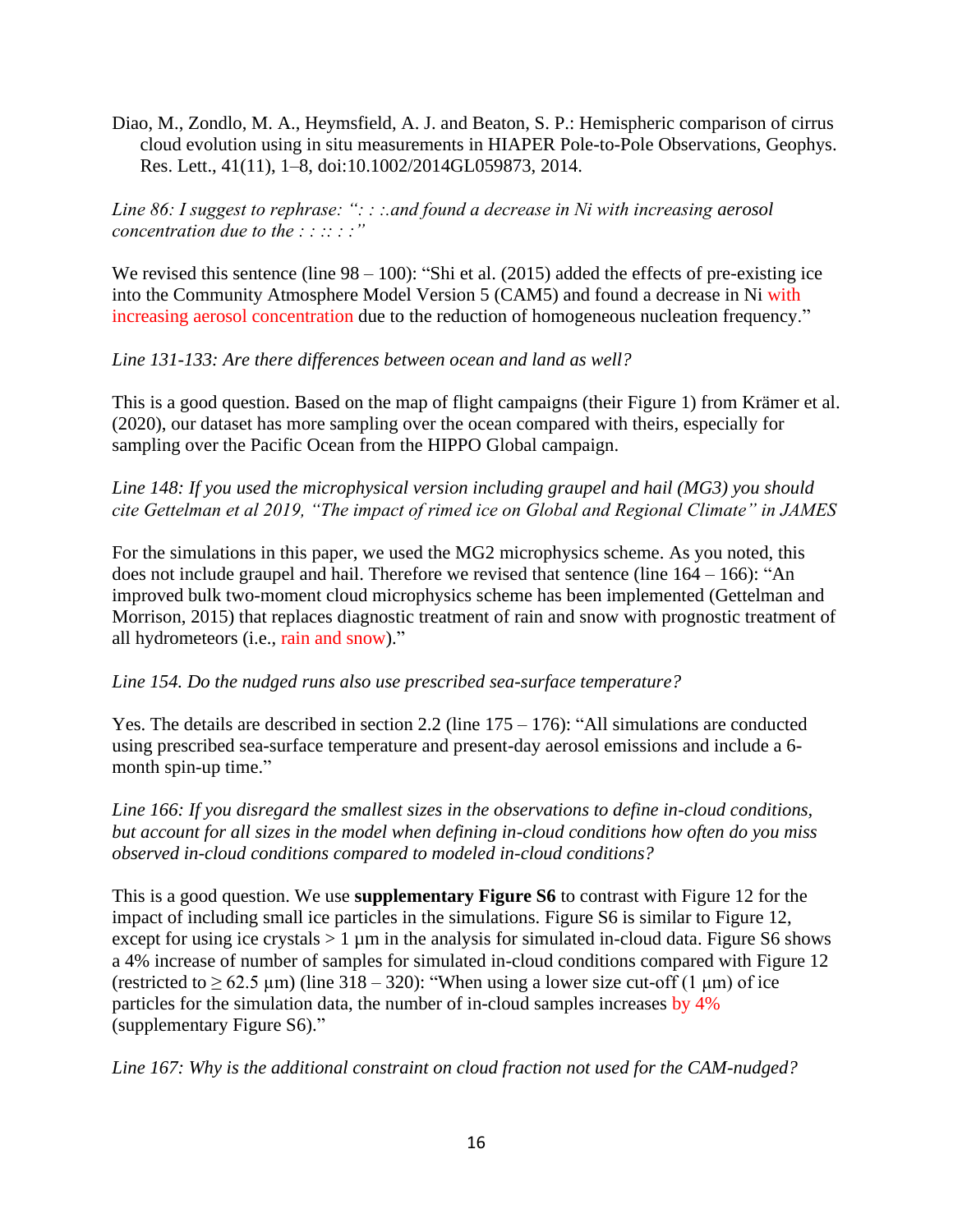We appreciate your question, and we should have clarified. This constraint was indeed used on both CAM6 simulations. We reworded this sentence to be clearer (line 213 – 214): "An additional constraint on cloud fraction  $> 10^{-5}$  was applied to both nudged and free-running simulations to exclude extremely low values."

*Line 181: When mentioning figure 4 I suggest adding a sentence stating that 3 top rows are observations and 3 lower rows are model. Perhaps you can add a label in the figure as well.*

Thank you for this recommendation. Since both reviewers mentioned the difficulty with this figure, the new **Figure 5**, now includes both observations and simulations in each sub-panel.

*Line 187: Mention that the CAM6-nudg data is the 3 bottom rows*

We appreciate your recommendation. As we mentioned above, the new Figure 5 now includes both observations and simulations in each sub-panel.

*Line 207: Did you include the pre-existing ice option by Shi et al in the simulations? Perhaps you should mention that here.*

Yes, the model did include the effects of pre-existing ice from Shi et al. (2015). We added this clarification in the methods section (line  $170 - 171$ ): "The model also uses Shi et al. (2015) for modifications of pre-existing ice."

*Line 210: I suggest using same color scale between figure 6 and figure 7*

Figures 6 – 11 are revised to use the same color scale.

*Line 211: What is the cause of the systematic "wave" showing up in the tropical RHi in Figure 7?*

This is a good question. We added an explanation of this feature (line  $287 - 288$ ): "Note that the simulation samples in the tropical regions show peak frequencies at certain temperatures due to larger bin sizes of pressure levels in the lower latitudes."

*Line 212: It is difficult to see the difference between the solid line and the dashed line in figures 6 and 7.*

We addressed this issue by making both lines thicker.

*Line 224: Figure 8 and 9 (and other figures with variance of w). Since this value is never negative, I suggest starting the scale at zero.*

Thank you for this recommendation. We changed the ordinate range to start from zero for **Figures 9 to 11.**

*Line 224. The 200 seconds of data corresponding to 46 km, is that true for all flights?*